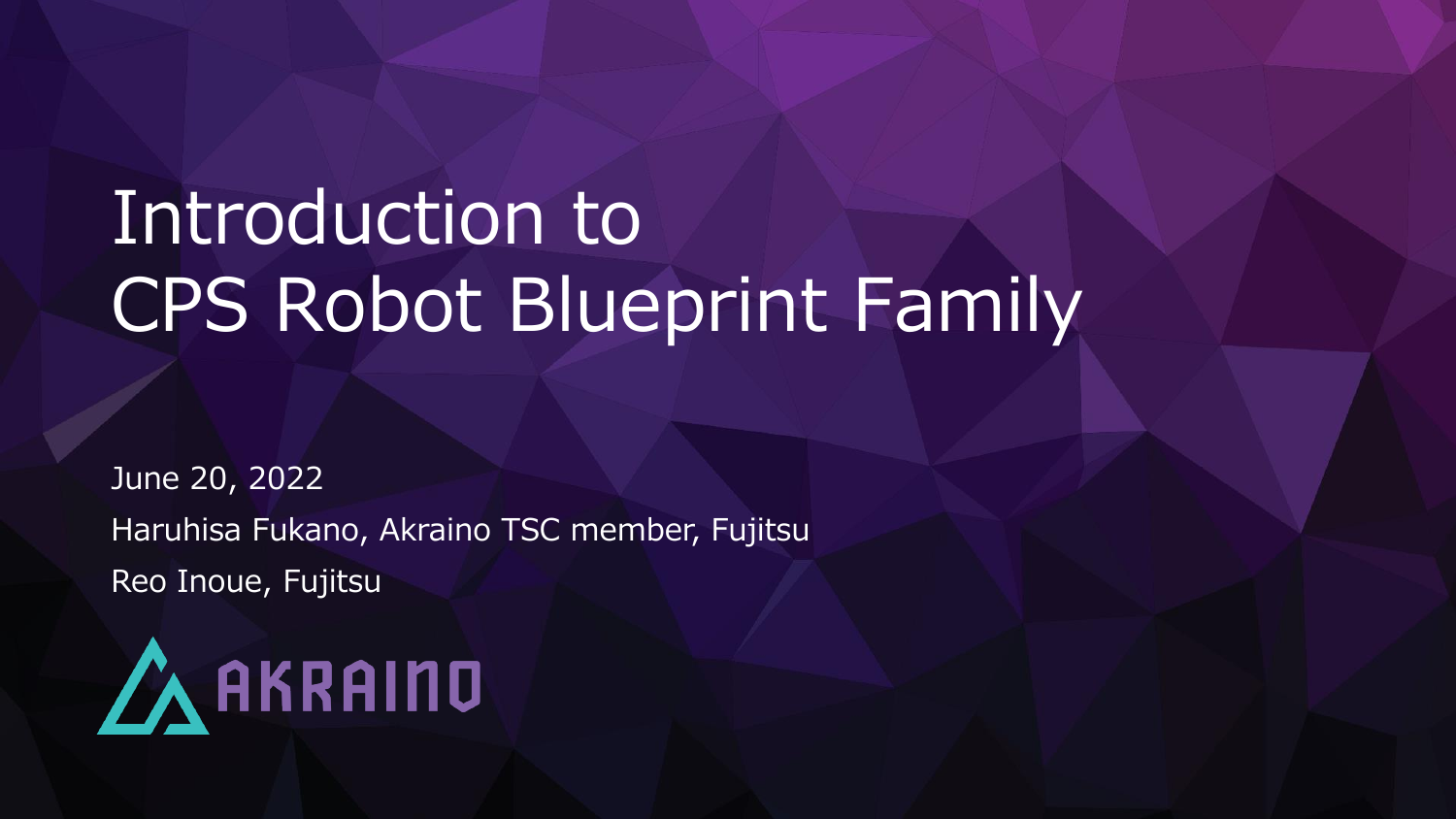#### Vision

# > Robotics can contribute to the achievement of SDGs<br>
SUSTAINABLE G

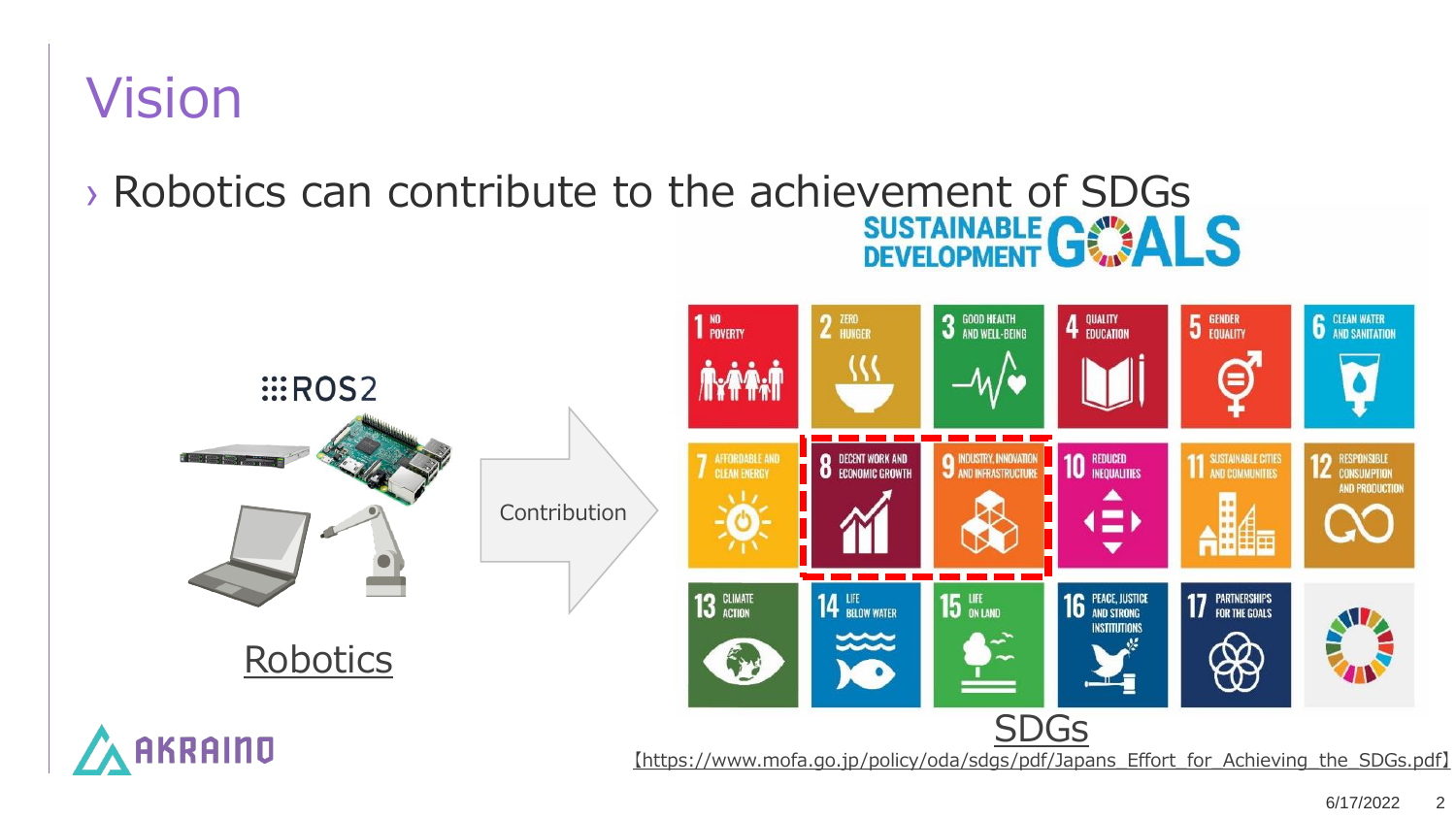#### Industries where current robots are difficult to apply

- E.g., Food-service industry, Agriculture, …
- › Challenges in these industries
	- › Objects with diverse shapes, flexibility, and frictional properties
	- › Uncertain environment
	- › High-mix small-lot production





"SIP SSES"

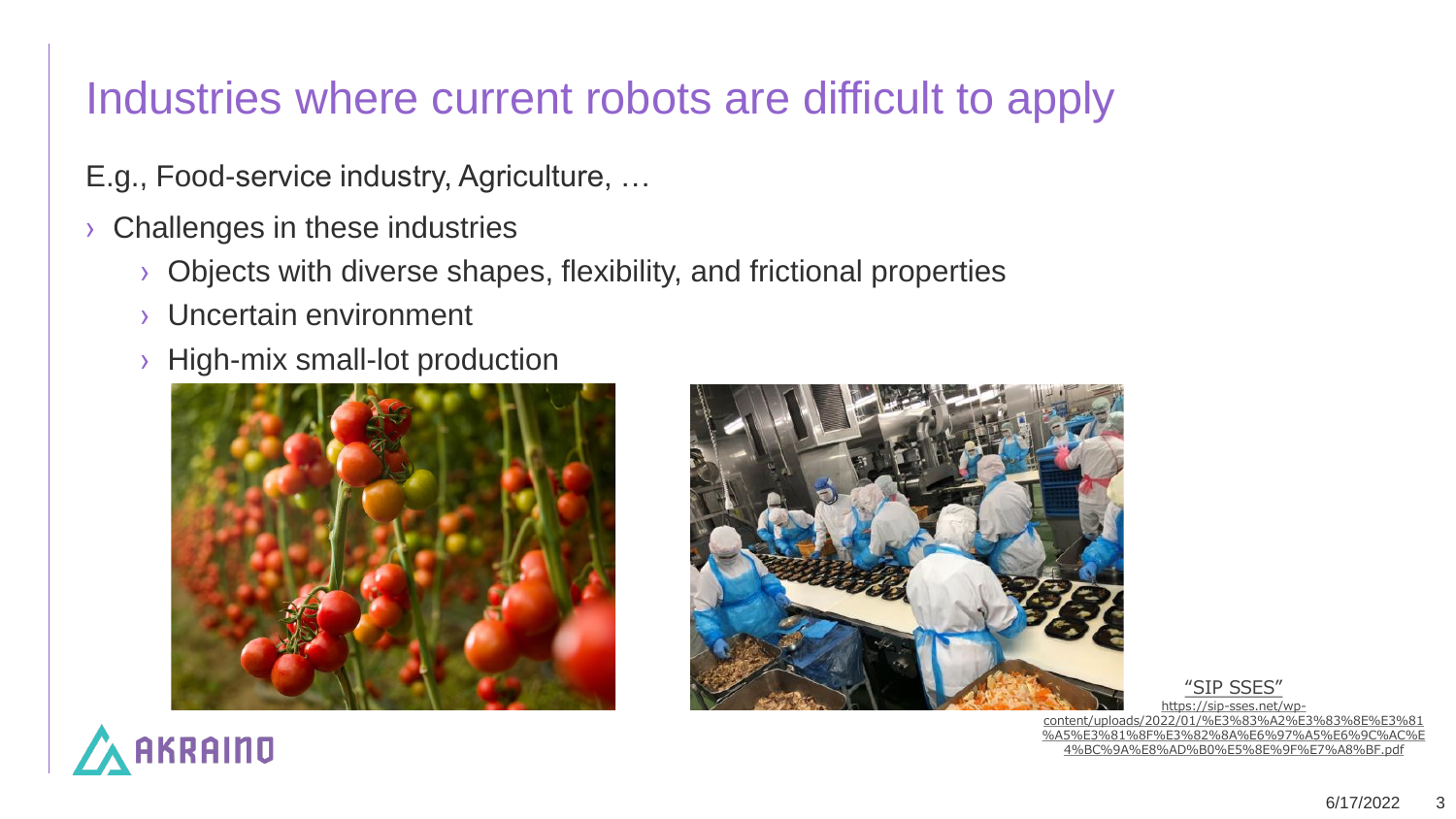### SSES (Sensor-Rich Soft End-Effector System)

Ritsumeikan University and other companies research and develop SSES to solve challenges in SIP. \*SIP: Cross-Ministerial Strategic Innovation Promotion Program

- **SSES Approach** 
	- › Enhancement of cognitive ability
		- › Sensor-rich technology for multi-dimensional data acquisition
		- › AI/IoT technology with force/contact information
		- › IoT maintenance and inspection technology
	- › New Mechanical
		- › Flexible manipulators using polymer materials
		- › Advanced 3D printing technology



**Figure: SSES architecture(https://sip-sses.net/)**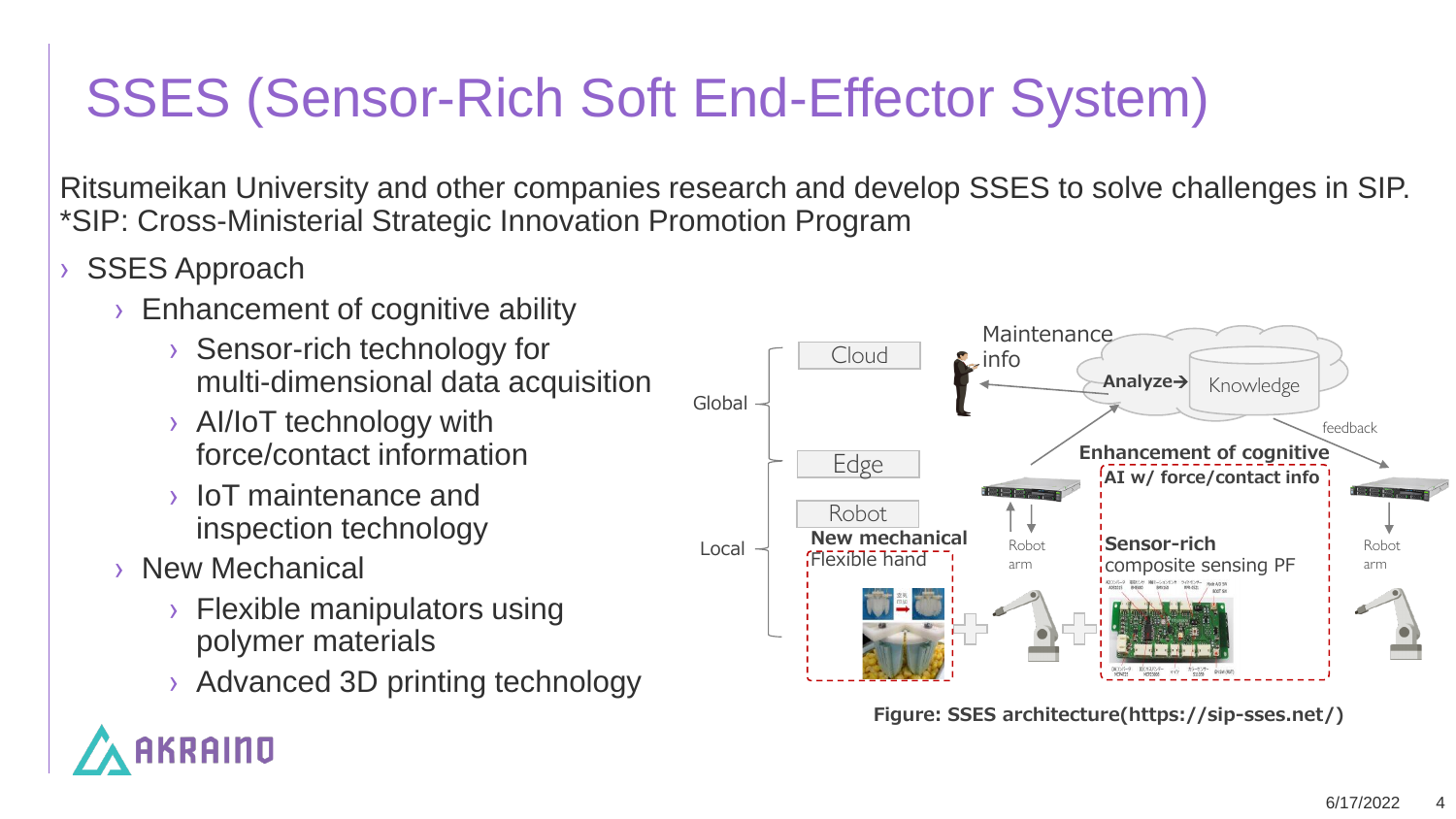#### SSES use case and demo



**Remove dishes from table Dishwashing** 





**All video from SIP SSES project https://sipsses.net/publicinformation/**



**Serve on plate**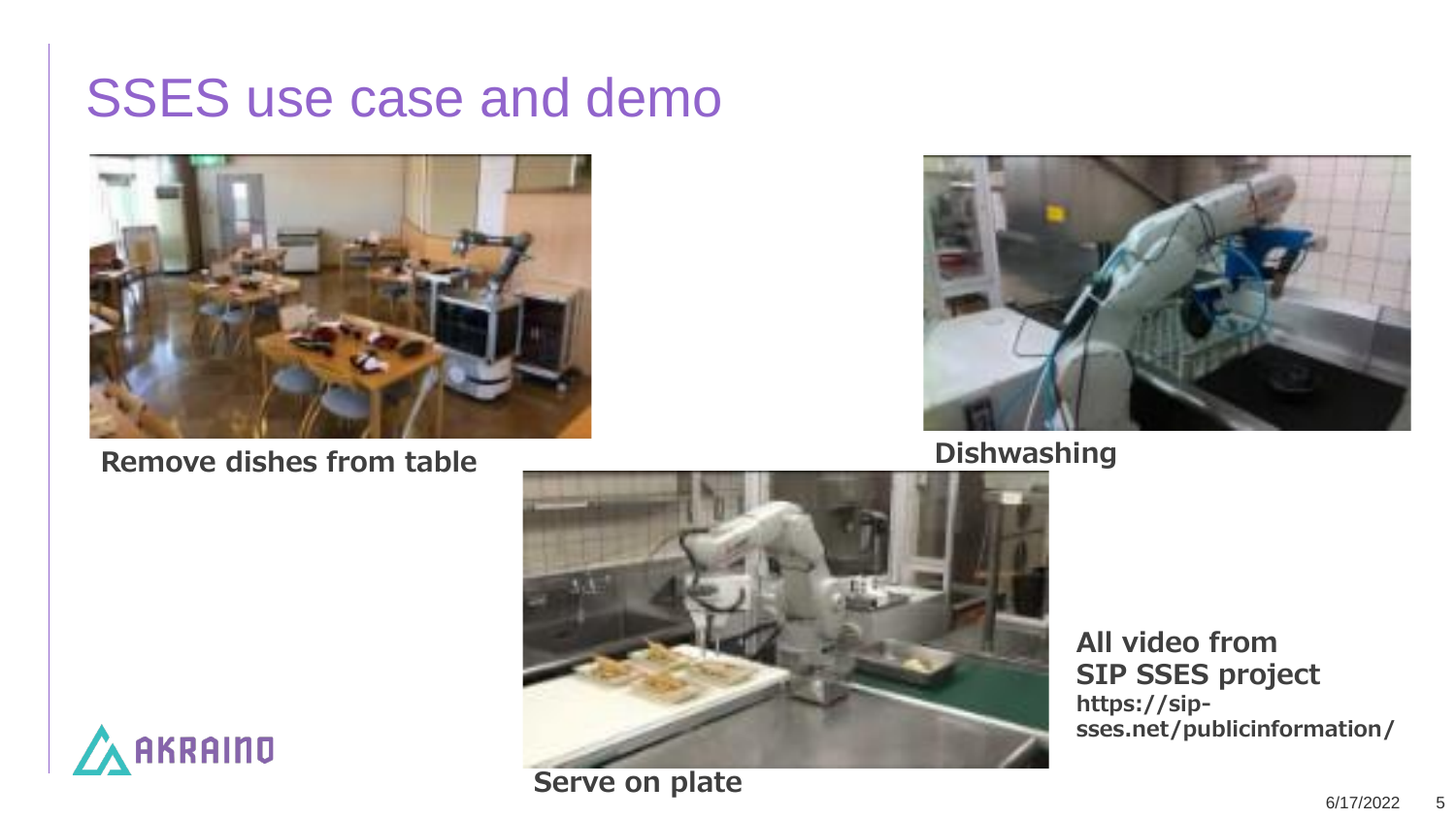#### CPS Robot Blueprint family overview

- › Will release "CPS Robot Blueprint family" and "Robot basic architecture based on SSES" in Akraino R6.
	- › Provide open software stack based on SSES to apply robotics to any industry easily.
	- There are some Blueprint candidates based on challenges in social implementation of robots. We will propose them as new Blueprints in the future.

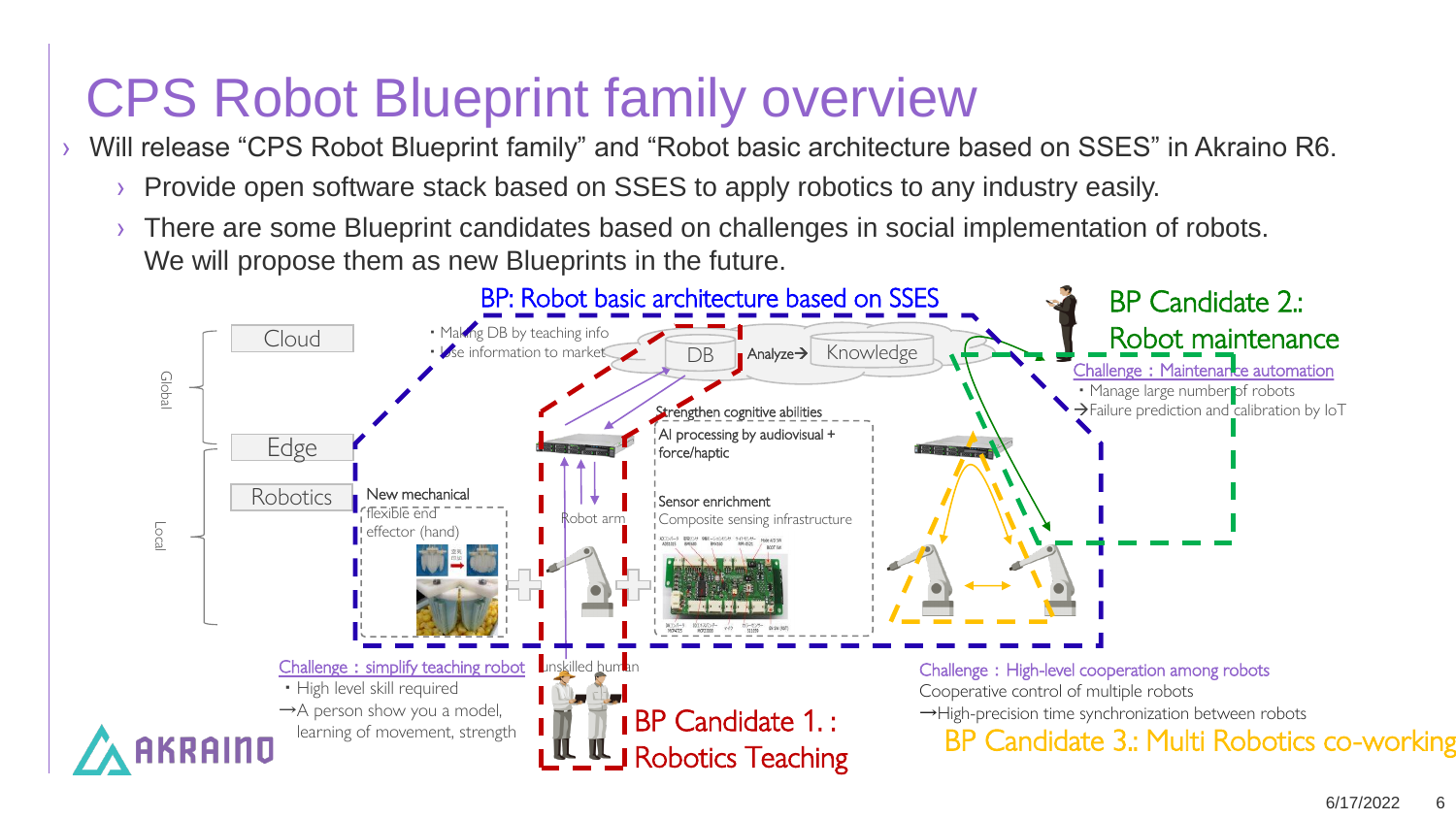#### Robot basic architecture based on SSES Blueprint



- › Documents are available on wiki [Robot basic architecture based on SSES -](https://wiki.akraino.org/display/AK/Robot+basic+architecture+based+on+SSES) Akraino - Akraino Confluence
	- › Architecture document
	- › Installation document
	- › Test document



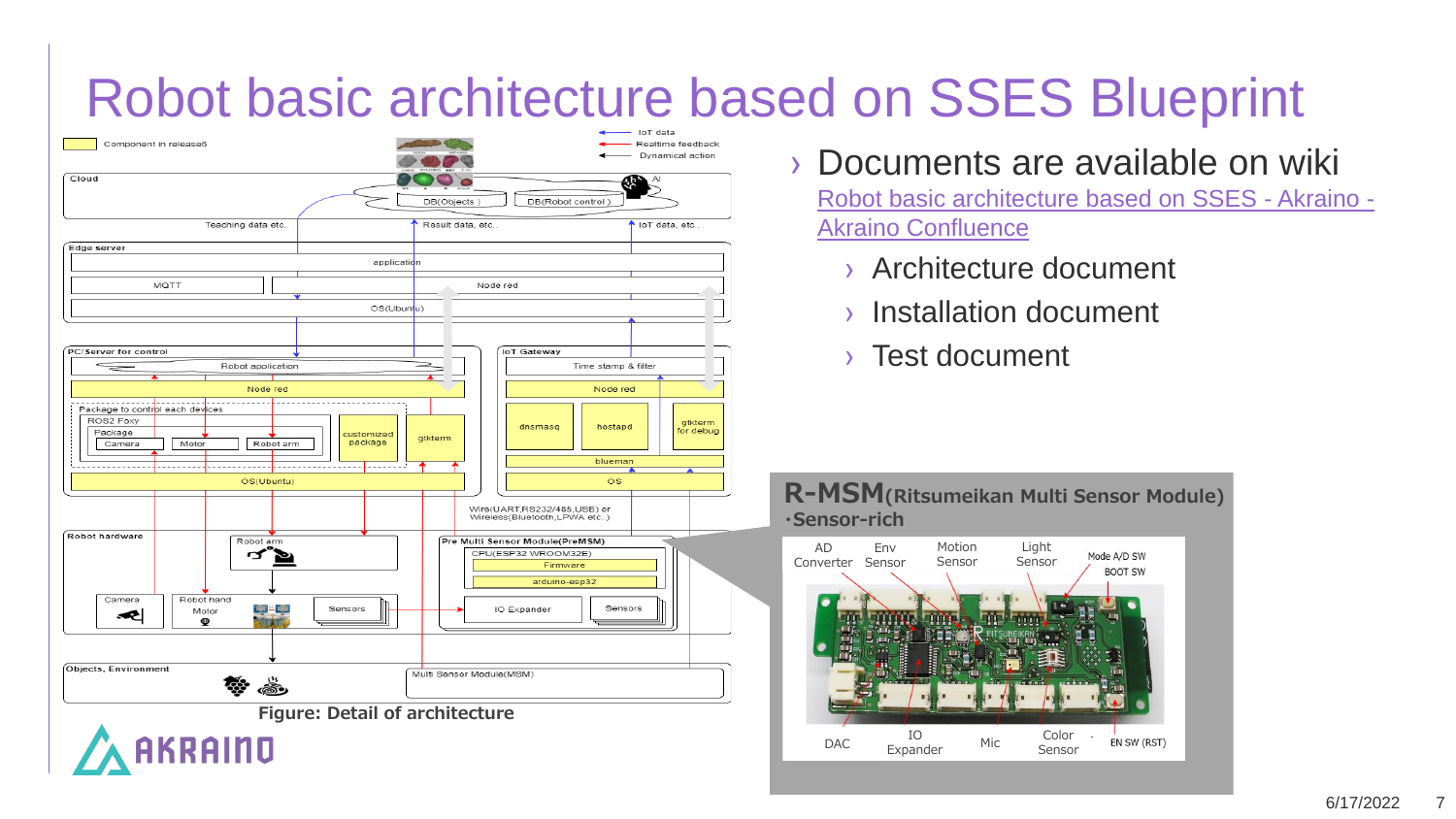#### Robot basic architecture based on SSES Blueprint activities in 2022

- Enhance current blueprint functionality
	- › Autonomous optimization of Robot Control e.g Parameter optimization of PID control
		- 1. Store data measured by robot control PC and R-MSM (Robot control result, contact, pressure etc..)
		- 2. Analyze data in the cloud for better parameters
		- 3. Feedback parameters to robot control

➔We will add AI and database components to current blueprint for autonomous optimization.

Welcome participants Contact: fukano.haruhisa@fujitsu.com





**Figure: Enhance Robot basic architecture based on SSES Blueprint**